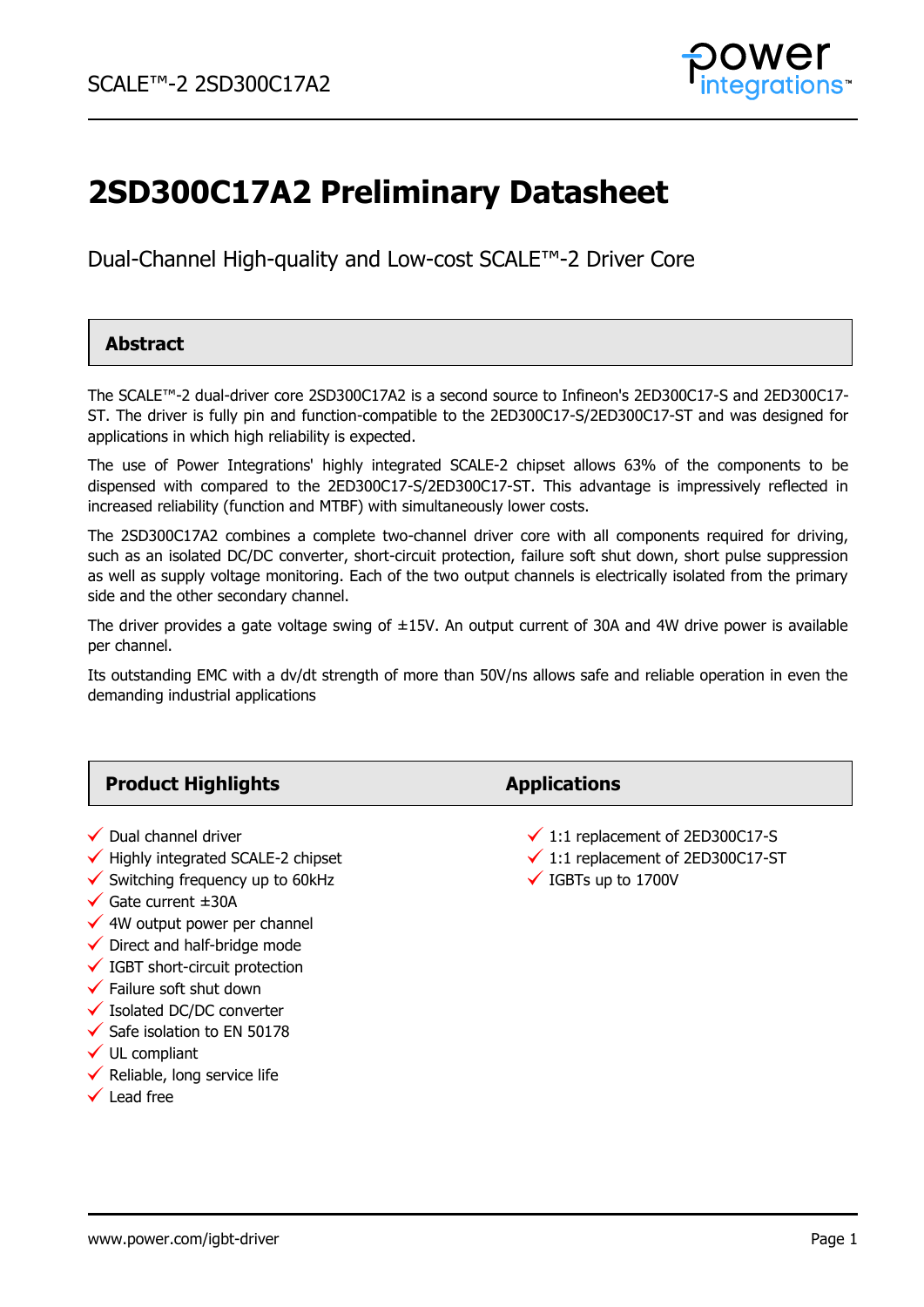

### **Safety Notice!**

The data contained in this data sheet is intended exclusively for technically trained staff. Handling all highvoltage equipment involves risk to life. Strict compliance with the respective safety regulations is mandatory!

Any handling of electronic devices is subject to the general specifications for protecting electrostatic-sensitive devices according to international standard IEC 60747-1, Chapter IX or European standard EN 100015 (i.e. the workplace, tools, etc. must comply with these standards). Otherwise, this product may be damaged.

### **Important Product Documentation**

This data sheet contains only product-specific data. For a detailed description, must-read application notes and important information that apply to this product, please refer to "2SD300C17 Description & Application Manual" on [www.power.com/igbt-driver/go/2SD300C17.](http://www.power.com/igbt-driver/go/2SD300C17)

### **Absolute Maximum Ratings**

| <b>Parameter</b>                   | <b>Remarks</b>                                       | Min          | Max               | Unit               |
|------------------------------------|------------------------------------------------------|--------------|-------------------|--------------------|
| Supply voltage $V_{DC}$            | VDC to GND                                           | 0            | 16                | V                  |
| Supply voltage $V_{DD}$            | VDD to GND                                           | 0            | 16                | v                  |
| Logic input voltages               | INA, INB and Mod to GND                              | $-0.5$       | 20                | v                  |
| Logic output voltages              | SOA and SOB to GND                                   |              | $-0.5$ VDD $+0.5$ | V                  |
| SO <sub>x</sub> current            | Failure condition, total current                     |              | 20                | mA                 |
| Gate peak current $I_{\text{out}}$ | Note 1                                               | $-30$        | $+30$             | A                  |
| Gate resistance                    | Turn-on and turn-off                                 | $\mathbf{1}$ |                   | Ω                  |
| IGBT gate charge                   |                                                      |              | 50                | μC                 |
| Average supply current $I_{DC}$    | Notes 2, 3                                           |              | 540               | mA                 |
| Output power                       | Ambient temperature $\leq 70^{\circ}$ C (Notes 4, 5) |              | 4                 | W                  |
|                                    | Ambient temperature $\leq$ 85°C (Note 4)             |              | 3                 | W                  |
| Switching frequency f              |                                                      |              | 60                | kHz                |
| Test voltage (50Hz/1min.)          | Primary to secondary (Note 11)                       |              |                   | 5000 $V_{AC(eff)}$ |
|                                    | Secondary to secondary (Note 11)                     |              |                   | 4000 $V_{AC(eff)}$ |
| dV/dt                              | Rate of change of input to output voltage            |              | 50                | $kV/\mu s$         |
| Operating voltage                  | Primary and secondary to secondary side              |              | 1700              | $V_{peak}$         |
| Operating temperature              | Note 5                                               | $-40$        | $+85$             | °C                 |
| Storage temperature                |                                                      | -40          | $+90$             | °C                 |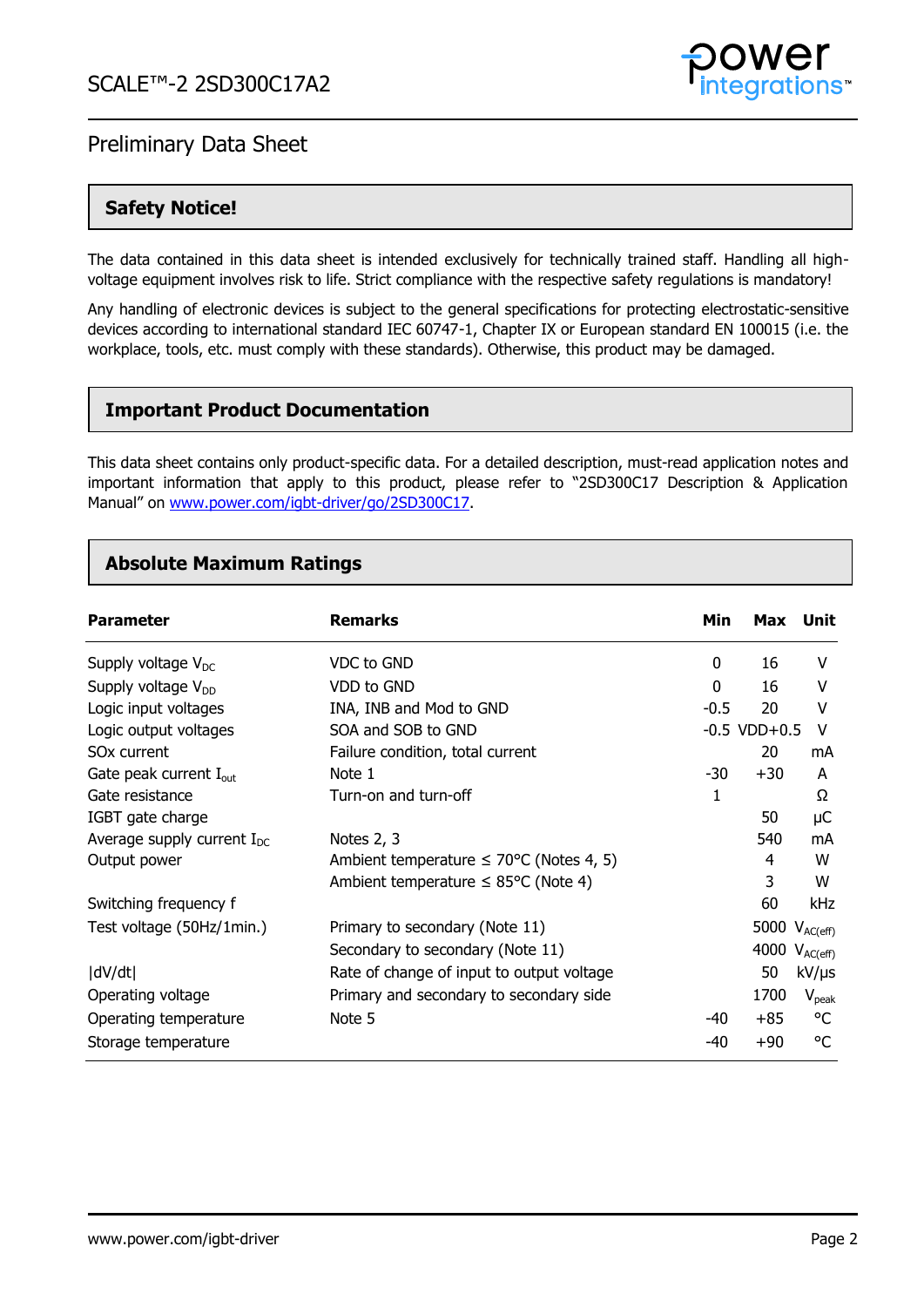

# **Recommended Operating Conditions**

| <b>Power Supply</b>     | <b>Remarks</b>                 | Min | Tvp        | Max | Unit |
|-------------------------|--------------------------------|-----|------------|-----|------|
| Supply voltage $V_{DC}$ | VDC to GND                     | 14  | 15         | 16  | V    |
| Supply voltage $V_{DD}$ | VDD to GND                     | 14  | 15         | 16  | V    |
| Input logic level       | INx and Mod to GND, high level |     | <b>VDD</b> |     | v    |
| Input logic level       | INx and Mod to GND, low level  |     | 0          |     | V    |

# **Electrical Characteristics**

All data refer to +25°C and  $V_{DC} = V_{DD} = 15V$  unless otherwise specified.

| <b>Power supply</b>                          | <b>Remarks</b>                     | Min            | <b>Typ</b> | <b>Max</b> | Unit        |
|----------------------------------------------|------------------------------------|----------------|------------|------------|-------------|
| Supply current $I_{DC}$                      | Without load                       |                | 65         |            | mA          |
| Supply current $I_{DD}$                      | Direct mode, $f = 0$ Hz            |                | 14         |            | mA          |
| Supply current $I_{DD}$                      | Direct mode, $f = 60kHz$           |                | 21         |            | mA          |
| Coupling capacitance $C_{io}$                | Primary to secondary, per channel  |                | 22         |            | pF          |
|                                              | Secondary to secondary             |                | 15         |            | pF          |
| <b>Power Supply Monitoring</b>               | <b>Remarks</b>                     | Min            | <b>Typ</b> | Max        | Unit        |
| Supply threshold $V_{DD}$                    | Primary side, clear fault          | 11.9           | 12.6       | 13.3       | v           |
|                                              | Primary side, set fault (Note 6)   | 11.3           | 12.0       | 12.7       | v           |
| Monitoring hysteresis                        | Primary side, set/clear fault      | 0.35           |            |            | V           |
| Supply threshold $V_{x+}$ - $V_{COMx}$       | Secondary side, clear fault        | 12.1           | 12.6       | 13.1       | V           |
|                                              | Secondary side, set fault (Note 7) | 11.5           | 12.0       | 12.5       | V           |
| Monitoring hysteresis                        | Secondary side, set/clear fault    | 0.35           |            |            | V           |
| Supply threshold $V_{COMx}$ -V <sub>x-</sub> | Secondary side, clear fault        | 5              | 5.15       | 5.3        | v           |
|                                              | Secondary side, set fault (Note 7) | 4.7            | 4.85       | 5          | V           |
| Monitoring hysteresis                        | Secondary side, set/clear fault    | 0.15           |            |            | V           |
| <b>Logic Inputs and Outputs</b>              | <b>Remarks</b>                     | Min            | <b>Typ</b> | <b>Max</b> | <b>Unit</b> |
| Input impedance                              | <b>INx and Mod</b>                 |                | 3.9        |            | kΩ          |
| Turn-on threshold                            | V(INx)                             |                | 8.1        |            | V           |
| Turn-off threshold                           | V(INx)                             |                | 4.8        |            | V           |
| SOx output voltage                           | Failure condition, $I(SOx) < 20mA$ |                |            | 0.7        | V           |
| <b>Short-Circuit Protection</b>              | <b>Remarks</b>                     | Min            | <b>Typ</b> | <b>Max</b> | <b>Unit</b> |
| Rth value                                    | Between RCx and COM x              | $\overline{2}$ |            | 70         | $k\Omega$   |
| <b>Blocking time</b>                         | Note 10                            |                | 27         |            | ms          |

tegrations<sup>-</sup>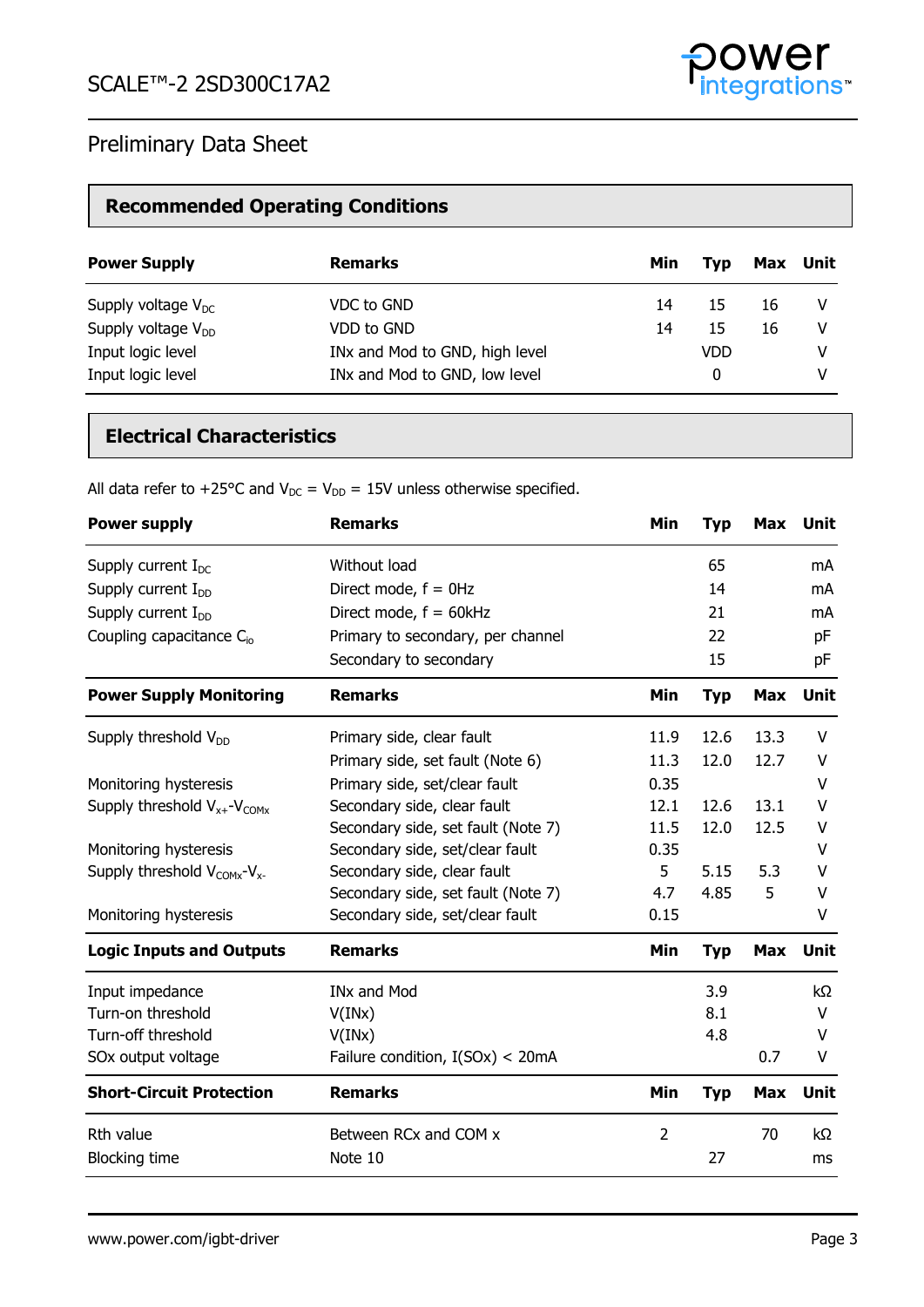

| <b>External Fault input</b>        | <b>Remarks</b>                             | Min  | <b>Typ</b> | Max        | Unit                         |
|------------------------------------|--------------------------------------------|------|------------|------------|------------------------------|
| Threshold level                    | Between E.x and COM x                      |      | 5          |            | V                            |
| <b>Timing Characteristics</b>      | <b>Remarks</b>                             | Min  | <b>Typ</b> | <b>Max</b> | <b>Unit</b>                  |
| Turn-on delay t <sub>d(on)</sub>   | Direct mode (Note 8)                       |      | 630        |            | ns                           |
| Turn-off delay t <sub>d(off)</sub> | Direct mode (Note 8)                       |      | 490        |            | ns                           |
| Short pulse suppression            | Turn-on command pulse width                |      | 470        |            | ns                           |
|                                    | Turn-off command pulse width               |      | 300        |            | ns                           |
| Dead time between channels         | Half-bridge mode, with CA=CB=0pF (Note 13) |      | 1.3        |            | μs                           |
| Transmission delay of fault state  | Note 9                                     |      | 450        |            | ns                           |
| <b>Output Voltage</b>              | <b>Remarks</b>                             | Min  | <b>Typ</b> | Max        | Unit                         |
| Turn-on voltage                    | Gate $x$ to COM $x$                        |      | 15         |            | $\vee$                       |
| Turn-off voltage                   | Gate $x$ to COM $x$                        |      | $-15$      |            | V                            |
| <b>Electrical Isolation</b>        | <b>Remarks</b>                             | Min  | <b>Typ</b> | <b>Max</b> | Unit                         |
| Test voltage (50Hz/1s)             | Primary to secondary side (Note 11)        | 5000 | 5050       | 5100       | $V_{\text{eff}}$             |
|                                    | Secondary to secondary side (Note 11)      | 4000 | 4050       | 4100       | $V_{\text{eff}}$             |
| Partial discharge extinction volt. | Primary to secondary side (Note 12)        | 1768 |            |            | $V_{peak}$                   |
|                                    | Secondary to secondary side (Note 12)      | 1700 |            |            | $\mathsf{V}_{\mathsf{peak}}$ |
| Creepage distance                  | Primary to secondary side                  | 16.2 |            |            | mm                           |
|                                    | Secondary to secondary side                | 14.2 |            |            | mm                           |
| Clearance distance                 | Primary to secondary side                  | 16.2 |            |            | mm                           |
|                                    | Secondary to secondary side                | 6.5  |            |            | mm                           |
| Output                             | <b>Remarks</b>                             | Min  | <b>Typ</b> | Max        | <b>Unit</b>                  |
| <b>Blocking capacitance</b>        | $Vx + to COM x$                            |      | 9.4        |            | μF                           |
|                                    | $COM \times$ to V $x$ -                    |      | 9.4        |            | μF                           |

### **Footnotes to the Key Data**

- 1) The maximum peak gate current refers to the highest current level occurring during the product lifetime. It is an absolute value and does also apply for short pulses.
- 2) The average supply input current is limited for thermal reasons. Higher values than specified by the absolute maximum rating are permissible (e.g. during power supply start up) if the average remains below the given value, provided the average is taken over a time period which is shorter than the thermal time constants of the driver in the application.
- 3) There is no means of actively controlling or limiting the input current in the driver. In the case of start-up with very high blocking capacitor values, or in case of short circuit at the output, the supply input current has to be limited externally.
- 4) The maximum output power must not be exceeded at any time during operation. The absolute maximum rating must also be observed for time periods shorter than the thermal time constants of the driver in the application.
- 5) An extended output power range is specified for maximum ambient temperatures of 70°C.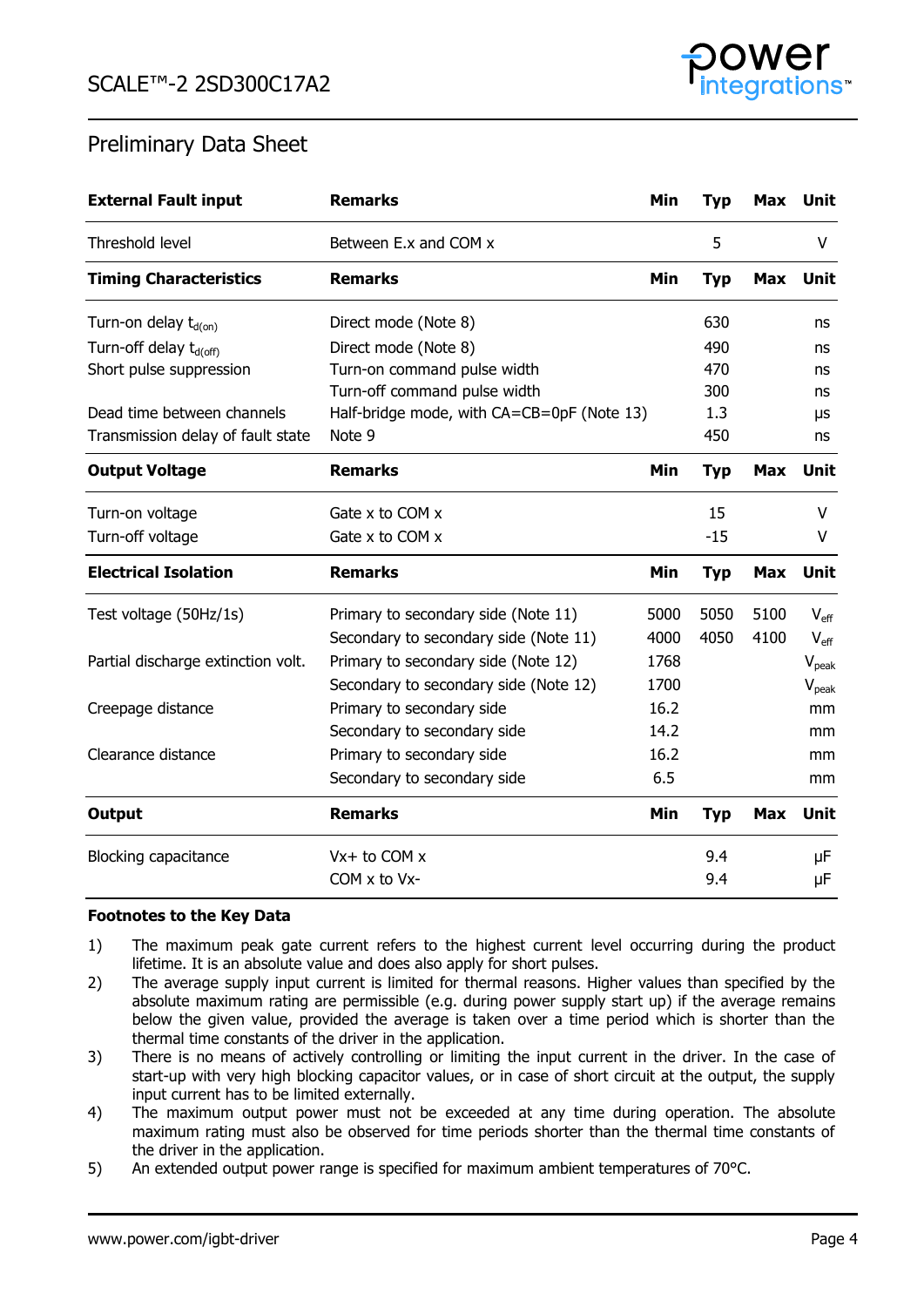

- 6) Undervoltage monitoring of the primary-side supply voltage ( $V_{DD}$  to GND). If the voltage drops below this limit, a fault is transmitted to both outputs SOA and SOB and the IGBTs are switched off.
- 7) Undervoltage monitoring of the secondary-side supply voltage (Vx+ to COM x and COM x to Vx- which correspond with the approximate turn-on and turn-off gate-emitter voltages). If the corresponding voltage drops below this limit, the IGBT is switched off and a fault is transmitted to the corresponding SOx output on the primary side.
- 8) The delay time is measured between 50% of the input signal and 10% (turn-on) or 90% (turn-off) of the corresponding output.
- 9) Transmission delay of fault state from the secondary side to the primary status output.
- 10) The blocking time sets a minimum time span between the end of any fault state and the start of normal operation (remove fault from pin SOx). The value of the blocking time is programmed on the driver and cannot be modified externally.
- 11) HiPot testing (= dielectric testing) must generally be restricted to suitable components. This gate driver is suited for HiPot testing. Nevertheless, it is strongly recommended to limit the testing time to 1s slots as stipulated by EN 50178. Excessive HiPot testing at voltages much higher than  $1200V_{AC(eff)}$ may lead to insulation degradation. No degradation has been observed over 1min. testing at  $5000V_{AC(eff)}$ . Every production sample shipped to customers has undergone 100% testing at the given value for 1s.
- 12) Partial discharge measurement is performed in accordance with IEC 60270 and isolation coordination specified in EN 50178. The partial discharge extinction voltage between primary and either secondary side is coordinated for safe isolation to EN 50178.
- 13) The dead time is measured between 50% voltage swing of the gate-emitter voltage which is turned off and 50% voltage swing of the gate-emitter voltage which is turned-on.

### **RoHS Statement**

Based on Annex II and III of the European Directive 2011/65/EC of 08 June 2011 on the restriction of the use of certain hazardous substances in electrical and electronic equipment (RoHS), we are stating that the products described in this datasheet do not contain lead (Pb), mercury (Hg), hexavalent chromium (Cr VI), cadmium (Cd), polibrometo of biphenyl (PBB) or polibrometo diphenyl ether (PBDE ) in concentration exceeding the restrictions set forth in Annex II of 2011/65/EC under consideration of applicable exemptions as listed in Annex III of 2011/65/EC.

### **Legal Disclaimer**

The statements, technical information and recommendations contained herein are believed to be accurate as of the date hereof. All parameters, numbers, values and other technical data included in the technical information were calculated and determined to our best knowledge in accordance with the relevant technical norms (if any). They may base on assumptions or operational conditions that do not necessarily apply in general. We exclude any representation or warranty, express or implied, in relation to the accuracy or completeness of the statements, technical information and recommendations contained herein. No responsibility is accepted for the accuracy or sufficiency of any of the statements, technical information, recommendations or opinions communicated and any liability for any direct, indirect or consequential loss or damage suffered by any person arising therefrom is expressly disclaimed.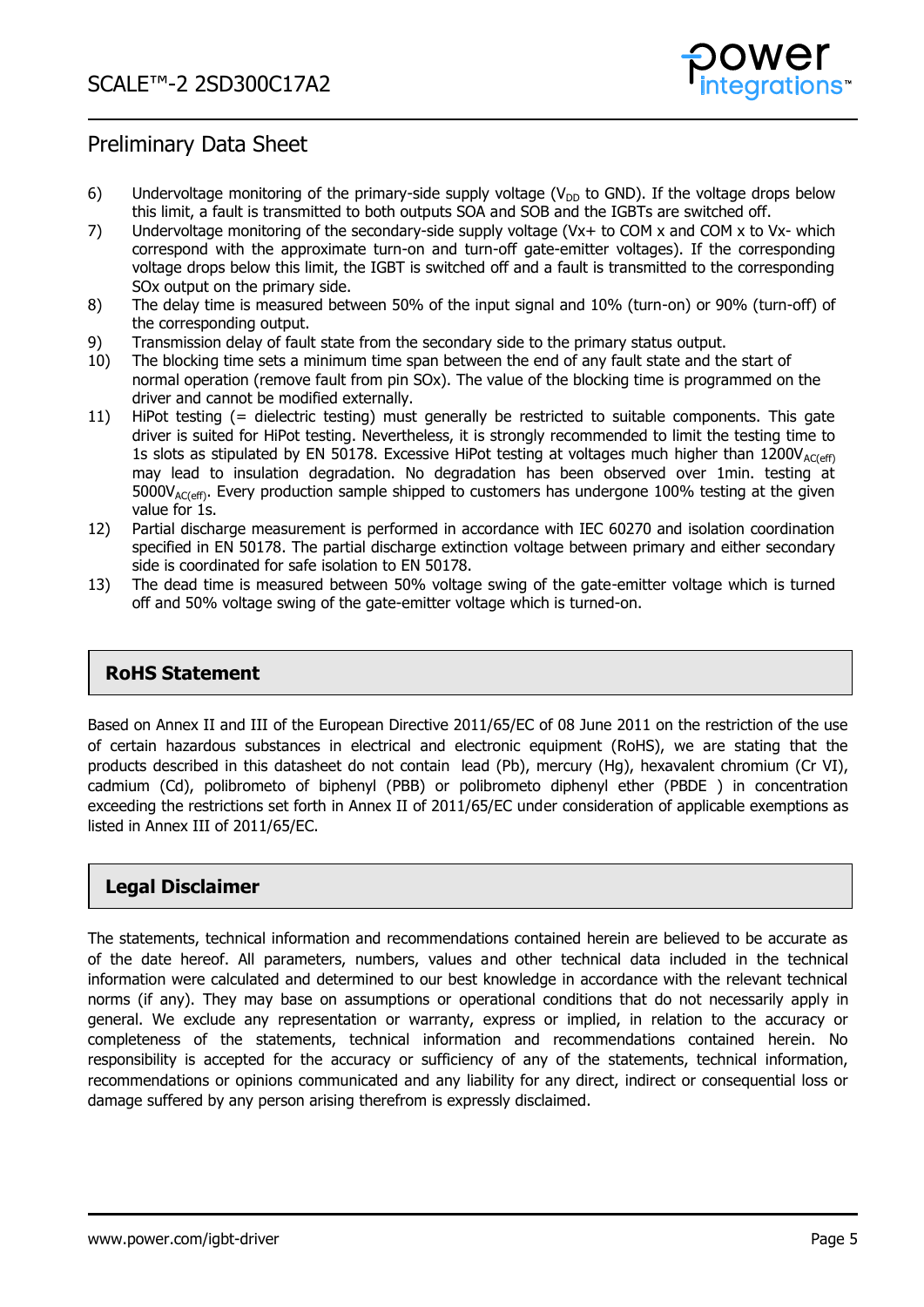

### **Ordering Information**

Our international terms and conditions of sale apply.

| <b>Type Designation</b> | <b>Description</b>                                                                        |
|-------------------------|-------------------------------------------------------------------------------------------|
| 2SD300C17A2             | Dual-channel SCALE-2 driver core (PCB thickness: 1.55mm, lead free)                       |
|                         | Product home page: www.power.com/igbt-driver/go/2SD300C17                                 |
|                         | Refer to www.power.com/igbt-driver/go/nomenclature for information on driver nomenclature |

**Information about Other Products** 

### **For other drivers, product documentation, and application support**

Please click: [www.power.com](http://www.power.com/)

© 2009…2016 Power Integrations Switzerland GmbH. All rights reserved. We reserve the right to make any technical modifications without prior notice. Version 3.3 from 2016-07-15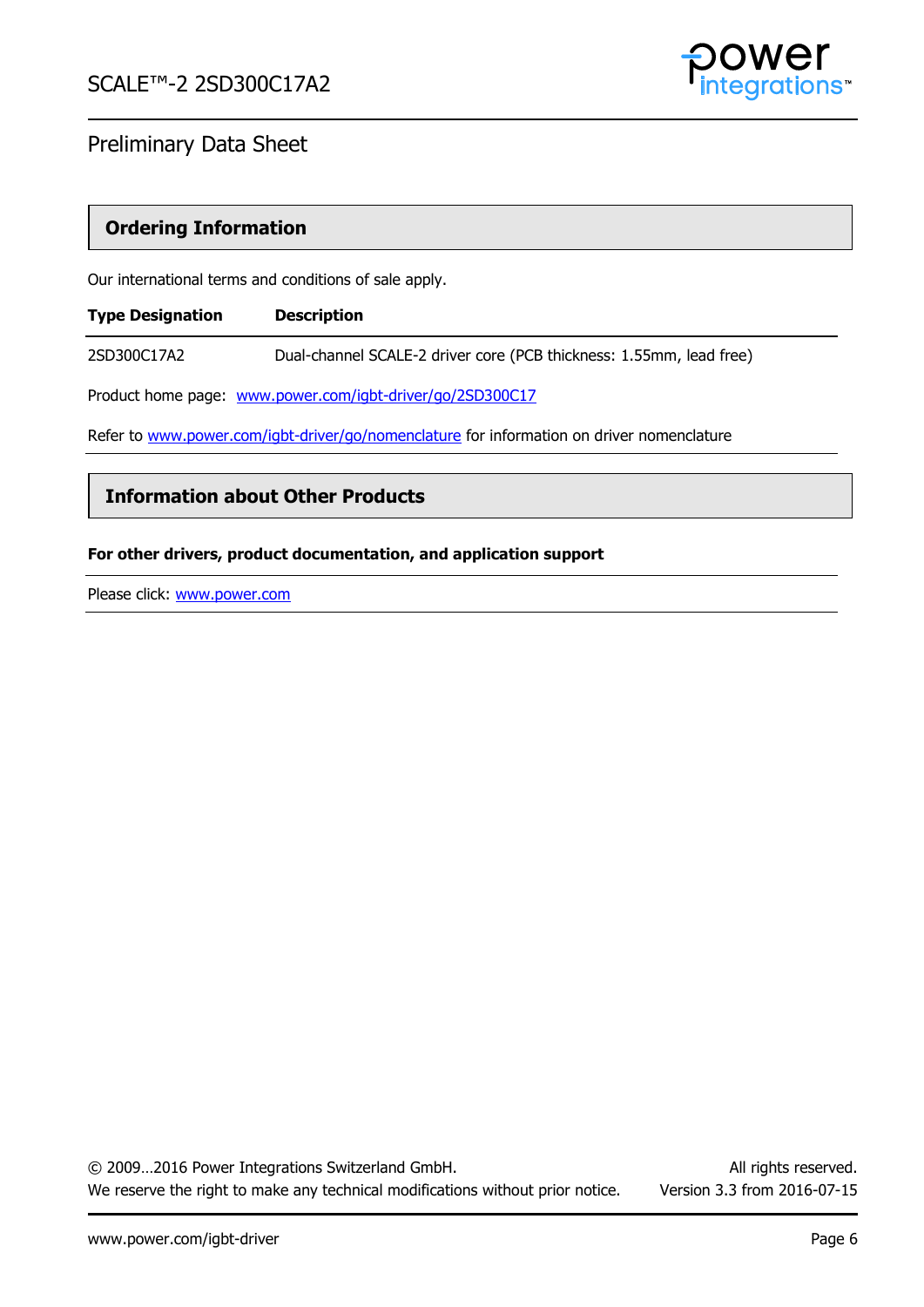

### **Power Integrations Sales Offices**

#### **WORLD HEADQUARTERS**

5245 Hellyer Avenue San Jose, CA 95138 USA Tel: +1-408-414-9200 Fax: +1-408-414-9765 Email: [usasales@power.com](mailto:usasales@power.com)

#### **AMERICAS WEST**

5245 Hellyer Avenue San Jose, CA 95138 USA Tel: +1-408-414-8778 Fax: +1-408-414-3760 Email: [usasales@power.com](mailto:usasales@power.com)

**GERMANY** (AC-DC/LED Sales) Lindwurmstrasse 114 80337 München, Germany Tel: +49-89-5527-39100 Fax: +49-89-1228-5374 Email: [eurosales@power.com](mailto:eurosales@power.com)

#### **INDIA** (Mumbai)

Unit: 106-107, Sagar Tech Plaza-B Sakinaka, Andheri Kurla Road Mumbai, Maharashtra 400072 India Tel 1: +91-22-4003-3700 Tel 2: +91-22-4003-3600 Email: [indiasales@power.com](mailto:indiasales@power.com)

### **JAPAN**

Kosei Dai-3 Bldg. 2-12-11, Shin-Yokohama, Kohoku-ku Yokohama-shi, Kanagawa Japan 222-0033 Tel: +81-45-471-1021 Fax: +81-45-471-3717 Email: [japansales@power.com](mailto:japansales@power.com)

### **TAIWAN**

5F, No. 318, Nei Hu Rd., Sec. 1 Nei Hu Dist. Taipei, 114 Taiwan Tel: +886-2-2659-4570 Fax: +886-2-2659-4550 Email: [taiwansales@power.com](mailto:taiwansales@power.com)

#### **AMERICAS EAST**

7360 McGinnis Ferry Road Suite 225 Suwannee, GA 30024 USA Tel: +1-678-957-0724 Fax: +1-678-957-0784 Email: [usasales@power.com](mailto:usasales@power.com)

**CHINA** (Shanghai) Room 2410, Charity Plaza No. 88 North Caoxi Road Shanghai, 200030 China Tel: +86-21-6354-6323 Fax: +86-21-6354-6325 Email: [chinasales@power.com](mailto:chinasales@power.com)

**GERMANY** (IGBT Driver Sales) HellwegForum 1 59469 Ense, Germany Tel: +49-2938-64-39990 Email: [igbt-driver.sales@power.com](mailto:igbt-driver.sales@power.com)

**INDIA** (New Dehli) #45, Top Floor Okhla Industrial Area, Phase - III New Dehli, 110020 India Tel 1: +91-11-4055-2351 Tel 2: +91-11-4055-2353 Email: [indiasales@power.com](mailto:indiasales@power.com)

### **KOREA**

RM602, 6FL, 22 Teheran-ro 87-gil, Gangnam-gu Seoul, 06164 Korea Tel: +82-2-2016-6610 Fax: +82-2-2016-6630 Email: [koreasales@power.com](mailto:koreasales@power.com)

### **UNITED KINGDOM**

Bulding 5, Suite 21 The Westbrook Centre Milton Road Cambridge, CB4 1YG United Kingdom Tel: +44-7823-557-484 Email: [eurosales@power.com](mailto:eurosales@power.com)

#### **AMERICAS CENTRAL**

333 Sheridan Road Winnetka, IL 60093 USA Tel: +1-847-721-6293 Email: [usasales@power.com](mailto:usasales@power.com)

**CHINA** (Shenzhen) 17/F, Hivac Building, No 2 Keji South 8th Road, Nanshan District Shenzhen, 518057 China Tel: +86-755-8672-8689 Fax: +86-755-8672-8690 Email: [chinasales@power.com](mailto:chinasales@power.com)

**INDIA** (Bangalore) #1, 14th Main Road **Vasanthangar** Bangalore, 560052 India Tel 1: +91-80-4113-8020 Tel 2: +91-80-4113-8028 Fax: +91-80-4113-8023 Email: [indiasales@power.com](mailto:indiasales@power.com)

### **ITALY**

Via Milanese 20 20099 Sesto San Giovanni (MI), Italy Tel: +39-02-4550-8708 Email: [eurosales@power.com](mailto:eurosales@power.com)

### **SINGAPORE**

51 Newton Road #19-01/05 Goldhill Plaza Singapore, 308900 Tel 1: +65-6358-2160 Tel 2: +65-6358-4480 Fax: +65-6358-2015 Email: [singaporesales@power.com](mailto:singaporesales@power.com)